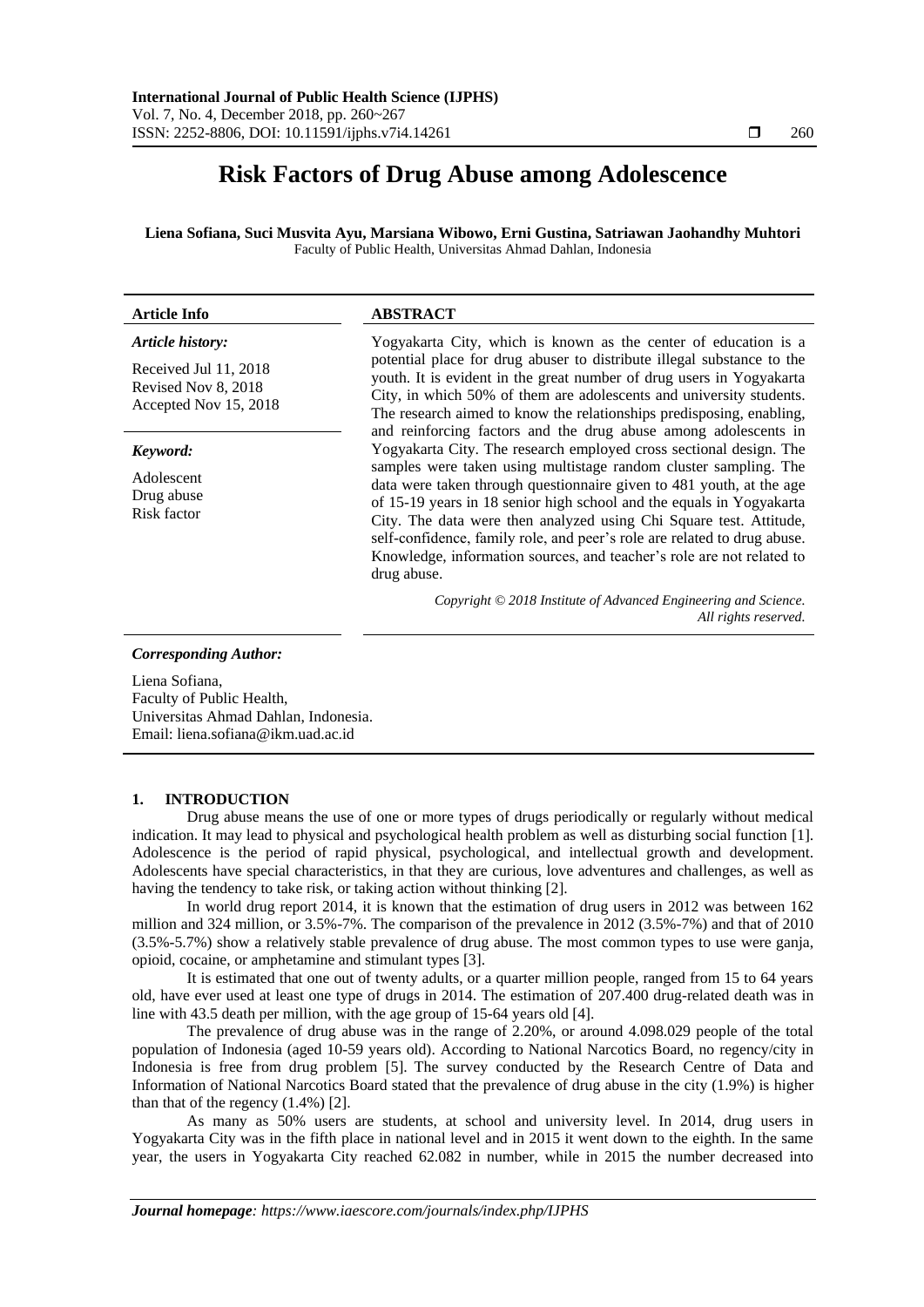60.182 users. The worst case was in the level of senior high (SMA), which was 61.9% of the total case (189.294 suspects) [6].

Based on the data of Drug Addiction Treatment Centre, the highest number of drug users are in the level of senior high school. Within 2008-2012, the proportion of the number of drug suspects were in senior high school [7]. Therefore, the research is aimed to know the correlation between predisposing, enabling, and reinforcing factors and drug users by adolescents in Yogyakarta City.

### **2. RESEARCH METHOD**

The research was observational type with quantitative approach using cross sectional design. The population is all students in 80 Senior High School, and the equals, in Yogyakarta City, as many as 36,360 students. The samples were taken using multistage random cluster sampling and were added as much as 10% based on the calculation of the samples to avoid a missing data. The samples were also taken based on particular criteria. Inclusion criteria: all students of 15 to 19 years old from the schools selected to be the location of the research based on sampling techniques and students who are willing to become the respondents. Exclusion criteria: number of students less than the minimum number required from each school and sub-district with less than three villages. The samples were 481 in number. The research used questionnaire as the instruments. The data were analyzed using Chi Square test.

## **3. RESULTS**

The respondent characteristics are illustrated in the Table 1. The biggest number of the respondents are 16 years old, reaching 231 people (48%), and the smallest number is 19 years old, reaching 6 people (1.2%) of the samples. Based on gender, there are 245 male respondents. Even so, the results are not significant compared to the number of female respondents. The highest percentage of the level of education is Senior High School, as many as 216 respondents (44.9%), and the lowest is elementary school level, reaching 26 respondents (5.4%) shown in Table 2.

Table 1. Respondent Characteristics Based on Age

| Table 1. Respondent Characteristics Dased on Fige |       |           |                    |       |     |     |
|---------------------------------------------------|-------|-----------|--------------------|-------|-----|-----|
| No                                                | Year  | Frequency | Percentage $(\% )$ | Mean  | Min | Max |
|                                                   |       | 85        | 17.7               |       |     |     |
|                                                   | 16    | 231       | 48.0               | 16.28 | 15  | 19  |
|                                                   |       | 118       | 24.5               |       |     |     |
|                                                   | 18    | 41        | 8.5                |       |     |     |
|                                                   | 19    | n         | 1.2                |       |     |     |
|                                                   | Total | 481       | 100.0              |       |     |     |

Source: Primary Data, 2017

| Table 2. Distribution of Respondent Characteristics Based on Gender |  |
|---------------------------------------------------------------------|--|
| and Darante' Education Laval                                        |  |

|                |                          | and Faichts Education Level |                |
|----------------|--------------------------|-----------------------------|----------------|
| N <sub>0</sub> | Characteristics          | Frequency                   | Percentage (%) |
|                | Gender                   |                             |                |
|                | Male                     | 236                         | 49.1           |
|                | Female                   | 245                         | 50.9           |
| 2.             | Parents' Education Level |                             |                |
|                | Unknown                  | 62                          | 12.9           |
|                | Elementary               | 26                          | 5.4            |
|                | Junior High              | 36                          | 7.5            |
|                | Senior High              | 216                         | 44.9           |
|                | <b>Higher Education</b>  | 141                         | 29.3           |
|                | Total                    | 481                         | 100.0          |

Source: Primary Data, 2017

Univariate results of the research is shown in Table 3. The students in the senior high schools and the equals in Yogyakarta City, as many as 361 respondents (75.1%), have higher level of knowledge. The univariate analysis on attitude is categorized into two: negative and positive. Two hundred and fifty four respondents, or 52.8%, have positive attitude. However the results are not significantly different between negative and positive attitude. It is known that 375 respondents (78%) are confident. From the three categories of information sources, the greatest number is the one with the lowest information sources, as many as 240 respondents (49.9%).

Family role is categorized into two: participating and less participating. It is known that 323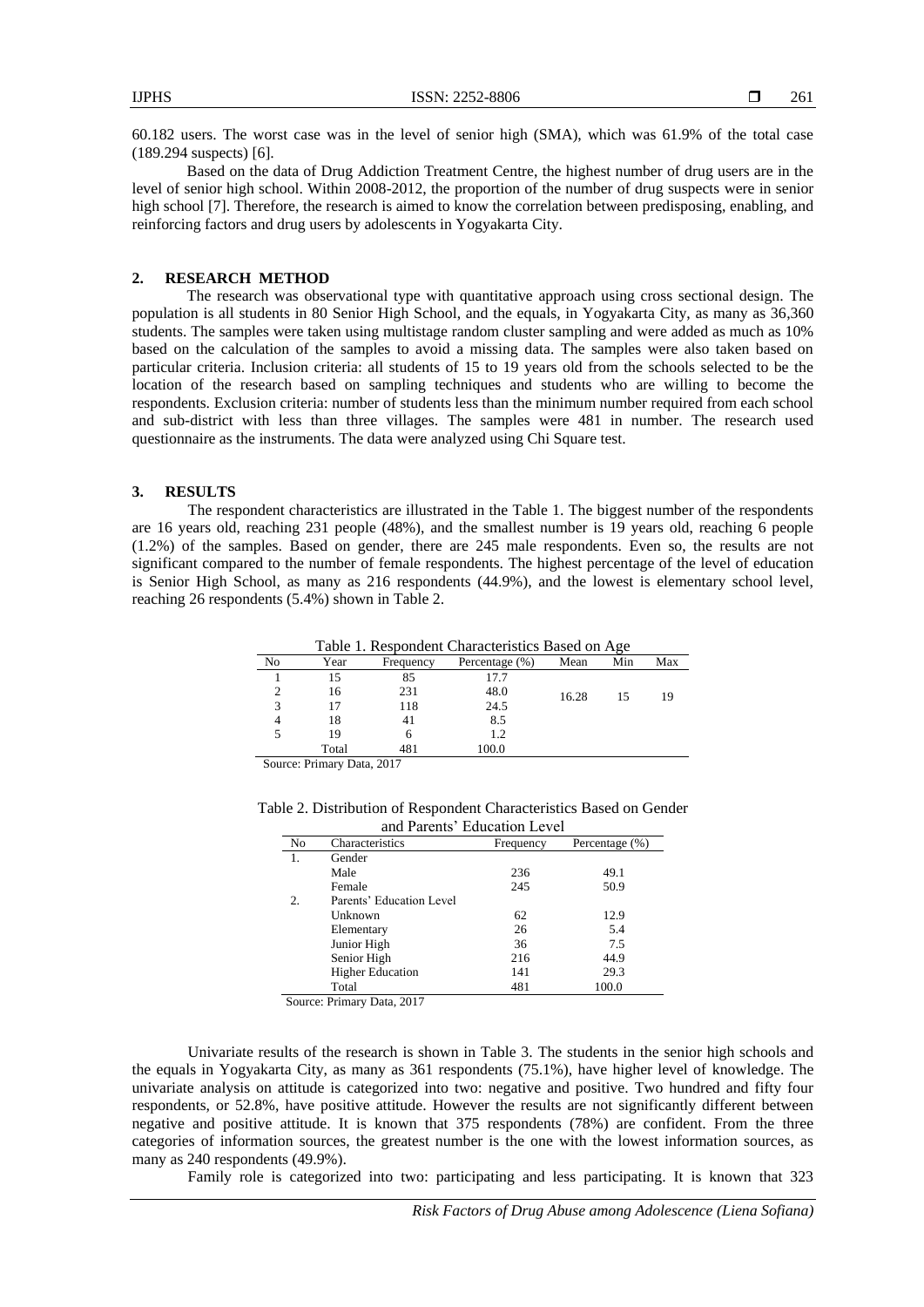respondents (67.2%) states that family is involved in shaping adolescent's behavior, particularly in preventing them from using drugs. Similarly, teacher's role is categorized into two: participating and less participating. Four hundreds and ten respondents (85.2%) stated that teachers contribute to shape the attitude of the students. As for peer's role, it is known that peers influence the youth in using drugs. From all the respondents, 267 people (55.5%) states that their peers did not influence them in using drugs. Thirty-one (6.4%) respondents have ever used drugs without medical indication and 450 respondents have never used drugs. There are 24 male users and 7 female users, while the average age is 17 years old.

| Table 3. Distribution of Univariate Results |                            |           |                |
|---------------------------------------------|----------------------------|-----------|----------------|
| N <sub>0</sub>                              | Variables                  | Frequency | Percentage (%) |
| 1.                                          | Knowledge                  |           |                |
|                                             | Low                        | 120       | 24.9           |
|                                             | High                       | 361       | 75.1           |
| 2.                                          | Attitude                   |           |                |
|                                             | Negative                   | 227       | 47.2           |
|                                             | Positive                   | 254       | 52.8           |
| 3.                                          | Self-Confidence            |           |                |
|                                             | Less confident             | 106       | 22.0           |
|                                             | Confident                  | 375       | 78.0           |
| 4.                                          | <b>Information Sources</b> |           |                |
|                                             | Low                        | 240       | 49.9           |
|                                             | High                       | 241       | 50.1           |
| 5.                                          | <b>Family Role</b>         |           |                |
|                                             | Less participating         | 158       | 32.8           |
|                                             | Participating              | 323       | 67.2           |
| б.                                          | Teacher's role             |           |                |
|                                             | Less participating         | 71        | 14.8           |
|                                             | Participating              | 410       | 85.2           |
| 7.                                          | Peer's role                |           |                |
|                                             | Participating              | 214       | 44.5           |
|                                             | Less Participating         | 267       | 55.5           |
| 8.                                          | Drug Abuse                 |           |                |
|                                             | User                       | 31        | 6.4            |
|                                             | Non-user                   | 450       | 93.6           |
|                                             | Total                      | 481       | 100.0          |
|                                             | Source: Primary Data, 2017 |           |                |

Bivariate analysis results are presented in Table 4. Chi Square analysis resulted that four of seven variables are statistically and biologically significant. They are attitude, self-confidence, family role, and peer's role. Based on bivariate analysis, it is known that four variables have p-value < 0.05.

| Table 4. Recapitulation of Bivariate Analysis Results (Chi Square) |  |
|--------------------------------------------------------------------|--|
|--------------------------------------------------------------------|--|

| Variable                   | Ratio Prevalence (RP) | Confident Interval 95% | P value  |
|----------------------------|-----------------------|------------------------|----------|
| Knowledge                  | 1.433                 | 0.694-2.955            | 0.499    |
| Attitude                   | 3.836                 | 1.685-8.734            | 0.001    |
| Self Confidence            | 2.234                 | 1.121-4.454            | 0.036    |
| <b>Information Sources</b> | 2.482                 | 1.256-4.906            | 0.306    |
| <b>Family Role</b>         | 2.482                 | 1.256-4.906            | 0.013    |
| Teacher's Role             | 1.386                 | 0.590-3.258            | $*0.435$ |
| Peer's Role                | 3.587                 | 1.638-7.857            | 0.100    |

Notes: \* p-value is based on Fisher's exact test

Sources: Primary Data, 2017

## **4. DISCUSSION**

Most respondents are 16 years old. They are in the highest age group category, which is 231 in number (48%), while the least is 19 years old, where there were only 6 respondents (1.2%). The average age of the research subject is 16.28 years old. It is known that 31 respondents (6.4%) have once used drugs without medical indication and 450 respondents (93.6%) have never used drugs. The average age is 17 years old. Previous research showed that older adolescents have higher tendency to use drugs, of which they may double the risks [8]. In early adolescence (14-16 years old) and middle (17-18 years), adolescents are usually in the process of questioning their identity. At the end of the period of adolescence, which is above 18 years old, they think they are mature and able to stand on their own. However, they do not have the capability of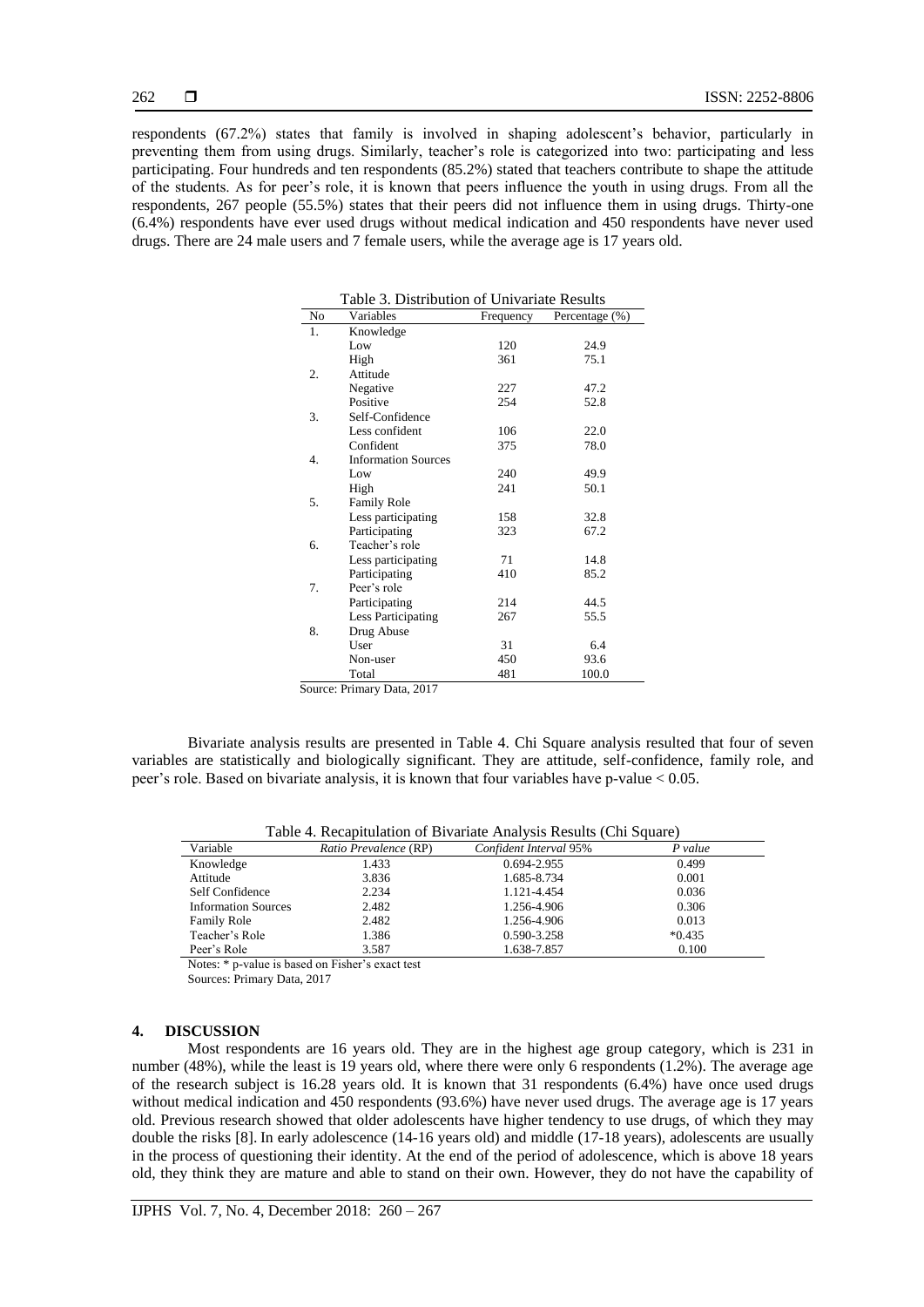taking the responsibility of their actions. The condition allows them to take non-anticipative behaviors upon the use of drugs [9].

The questionnaires found 24 male users and 7 female users. Based on the pattern of drug abuse in 2006, 2009, and 2011, it is known that the highest number of abuse was by male users and that the higher the age, the higher the number of drug abuse [6]. The results are in line with a research conducted in Sleman, in that male adolescent are 20 times more likely to misuse drugs, compared to female [10]. Another research also found that male are likely to misuse drugs [11]. In social construction, female are demanded to be obedient, passive, patient, and loyal. Meanwhile, male are dominant, aggressive, and initiative in a relationship [10].

The highest percentage of parents' educational level is Senior High, which is as many as 44.9% (216 respondents), while the lowest is elementary, 5.4% or 26 respondents. The higher the level of education, the higher is the pride [12]. Different from a research conducted in Pekanbaru on the correlation between level of education and drug abuse, it is known that the OR value=1.51. It means that people with low education level have 1.51 chances of misusing drugs. Based on the value, it can be concluded that education level is the risk factor of drug abuse, although the correlation is low. Statistic test using Chi Square of alpha (5%) shows the value of 0.225. Hence, p value is higher than the alpha. This way, Ha is refused. Then, it concludes that there is no significant difference between those with low level of education and those with the higher level [13].

# **4.1. The correlation between knowledge and drug abuse by adolescent in Yogyakarta city**

It is known that knowledge is not related to drug abuse in Yogyakarta City. Although it is not significant statistically, the RP (Ration Prevalence) reached 1.433. In other words, adolescents with low knowledge have 1.433 chances to misuse drug.

Inadequate learning materials about drugs in schools create a situation where adolescents/students do not understand about the types, dangers, and effects of drugs. However, it is possible that those in higher education level to misuse drugs. Individuals' knowledge on particular ideas has different intensity [14].

The results are in line with previous research, stating that knowledge is not related to drug abuse (p-value=0.073) because of the existence of other factors, such as environment, family, peers, and the society [15]. The results are inversely proportional with a research conducted in Jepara. It found that there is positive correlation between students' knowledge about drugs and prevention of drug abuse (p-value 0.0001;  $r=0.378$ ). The latter shows that the higher the education, the higher the possibility to prevent them from misusing drugs [16].

Human develop their knowledge because they use the language to communicate the information they obtained<sup>17</sup>. Individuals who understand about drug abuse may have the curiosity to try to consume it because of the environment or because they imitate certain figures. This way, these individuals may develop attitude and behavior, which are against the knowledge [18].

# **4.2. The correlation between attitude and drug abuse by adolescent in Yogyakarta city**

Chi Square test shows that there is correlation between attitude and drug abuse. Attitude is the risk factor of drug abuse. It is known from the score of Ratio Prevalence (RP), which is more than one: 3.836. The prevalence of using drug is 3.836 times higher in adolescent having negative attitude compared to those with positive attitude. Behavior manifests in knowledge and attitude. Attitude is the results of an individual's way of thinking on particular object. It is not always in the form of action/activity. Instead, it is a predisposition of an action or a behavior [14]. It is in line with previous research, stating that attitude is correlated with behavior in terms drug abuse (p value 0.03) [19]. The manifestation of attitude in an action needs supporting factor or a condition, such as facilities or supports from family, school environment, and peers[17].

Attitude can also depend on gender; in that male adolescents tend to be more rebellious compared to female. It is supported by a research conducted in Gorontalo, showing that there is different attitude between female and male respondents. However, it is not only because of gender, but also because of their different way of thinking [20]. Theoretically, attitude is formed within an individual based on their belief, point of view, thought, personal experience, emotional needs, information from others, and perception on particular objects that they see or know.

# **4.3. The correlation between self-confidence and drug abuse by adolescents in Yogyakarta city**

Chi Square test show a correlation between self-confidence and drug abuse. Self-confidence is the risk factor of drug abuse. The RP value was 2.234, meaning that adolescents who feel less confident are more likely to misuse the drugs. The chance is 2.234 times higher than those who feel confident. Self-confidence is closely related to motivation. Individuals' relatively stable assessment on themselves avoid the temptation of any misconducts. Theoretically, self-assessment is positive. It raises their motivation to respect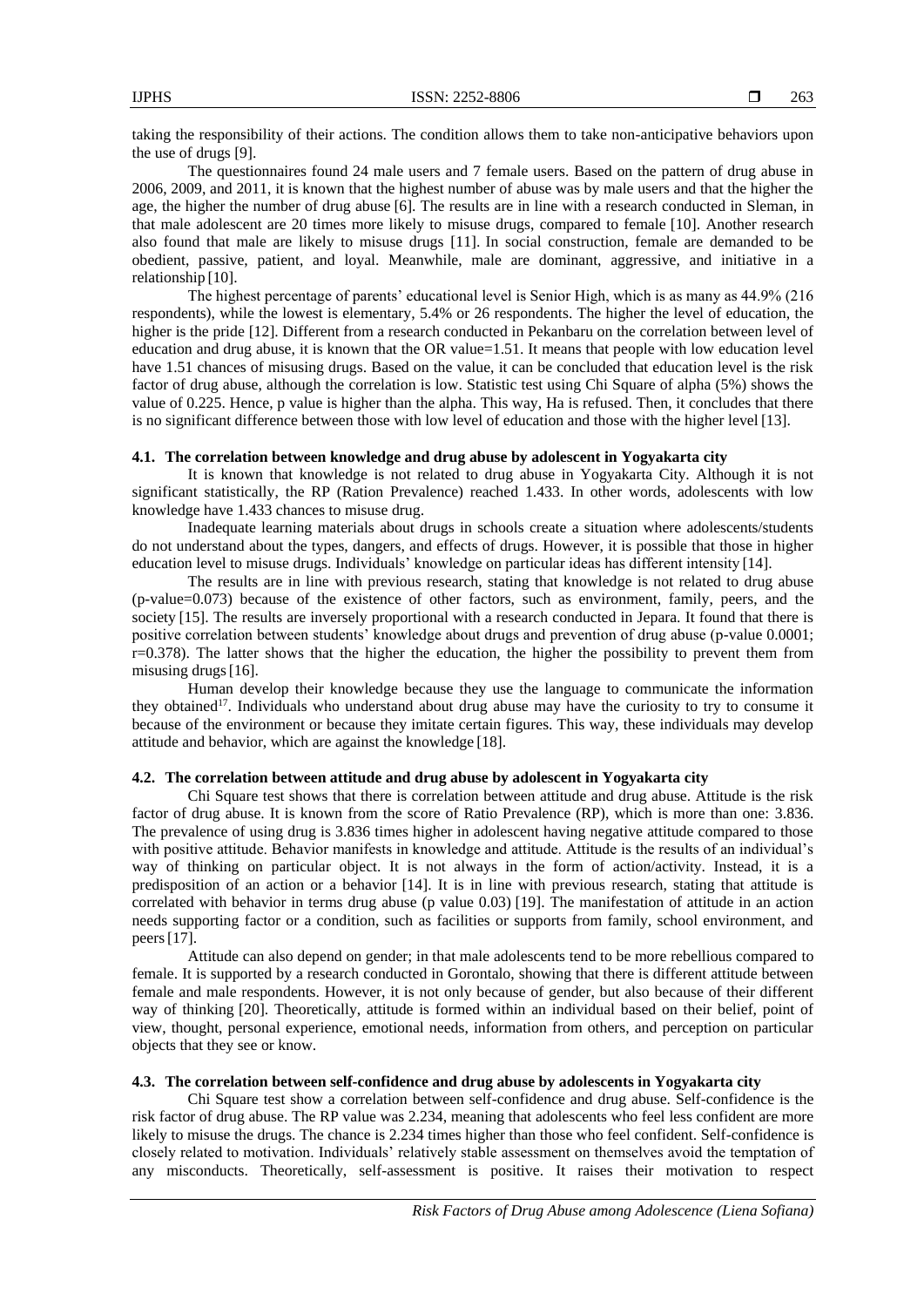themselves[21].

Previous research shows that self-esteem correlates with drugs abuse (p value (0.000), where the higher the self-esteem, the lower the possibility of drug abuse [22]. Another research shows there is negative correlation between self-esteem and social anxiety of drug users in Balai Kasih Sayang Parmadi Siwi, East Jakarta. The negative results of coefficient correlation means that the higher the self-esteem, the lower the social anxiety. Conversely, the lower the self-confidence, the higher the social anxiety (r -.429) [23].

In fact, experimental use may lead to severe damage. Immature emotion of adolescents carry them away and lead them to think only about enjoyment and always try something new [24]. Another research proves that adolescents have great curiosity and are eager to try new things, thereby making them prone to negative or deviant behavior, one of them is drug abuse.

# **4.4. The correlation between information sources and drug abuse by adolescents in Yogyakarta city**

Chi Square test shows that information sources do not correlate with drug abuse. Although it is statistically insignificant, the RP value reached 2.482. It means that adolescents with little information about drugs are 2.482 times likely to misuse drugs. Environment greatly influences individuals' behavior. Adolescents try to use drugs for experimental reason and because they do not have adequate knowledge on the substance. The condition is worse since the surroundings ignore the fact and, indeed, they do not complain about the adolescents using drugs. It is thus potential situation to bring adolescents to drug abuse. Previous research shows a correlation between affordability and drug abuse. In other words, the easier the respondents reach the drugs, the more the chance they misuse them. Affordability is not always related to distance, but areas and also easiness in getting something [25].

Another research also found that the statistics test show significant correlation between the access to reproduction health information and drug abuse by adolescents (OR 1.28). Proportionally, the research indicates a positive pattern where adolescents who have the access to reproduction health information have 1.28 chances to misuse drugs [26]. Another research shows that information sources, either printed or electronic are not correlated with risky behavior (drug abuse) [27].

Easy access to obtain drugs increases the number of drug abuse from year to year. Social media becomes one of their tools to do the transaction. Indeed, they do not need to meet each other to purchase the drugs. They use specific code to arrange the meetings. The governments have taken several efforts to demolish drug syndicates. In fact, Indonesian National Narcotic Board with the cooperation with other parties have informed the society through several activities, such as insemination to many schools and anti-drug advertising [2]. These results support the present research, in that information does not influence individuals to use drugs.

# **4.5. The correlation between family role and drug abuse by adolescents in Yogyakarta city**

Chi Square test show that family role correlates with drug abuse. It is the risk factor of drug abuse as well. It is known from the value of Ratio Prevalence (RP), which is 2.482. Adolescents whose family do not concern much about their behavior have 2.482 chances to misuse drugs. This number indicates significant influence of family role on adolescents' behavior. However, the number of drug users whose family concern much about their condition is not significantly different from that whose family are less participating. It is possible when parents do not pay attention to their children, freeing them from anxiety. The theory suggests that family is the protective or risk factor of drug abuse [28].

Parents' busyness triggers the increase of drug abuse by adolescents in Yogyakarta City. It is in line with a research conducted in Mental Health Hospital of Prof. Hb. Sa'anin, indicating that family role is correlated with drug abuse (p value  $0.009$ ; OR 4.2). The research found that more than a half (70%) of the respondents stated that drug users come from family who concerned less about preventing drug abuse [29].

In general, adolescents' deviant behaviors are caused by parents' carelessness, incomplete family members, bad examples presented by parents, and bad environment. Besides, other factors, such as economy and parents' education, provide the adolescents inadequate insemination and information about drugs [25].

## **4.6. The correlation between teachers' role and drug abuse by adolescents in Yogyakarta city**

The research finds no correlation between teacher's role and drug abuse. The RP (Ratio Prevalence) score was1.386, meaning that 1.386 chances indicate that teacher does not correlate with adolescents who are likely to misuse drugs. Teachers who involve themselves in shaping adolescents' behavior cannot guarantee that they will not use drugs. The results were inversely proportional, where more than half (80.6%) adolescents use drugs even if their teachers have taken good care of them. It is likely that students only observe their teachers' attendance during school hours. Meanwhile, when they are outside the school, peers have greater influence on their behavior.

Previous research indicates that there are different signs of drug abuse found by homeroom teachers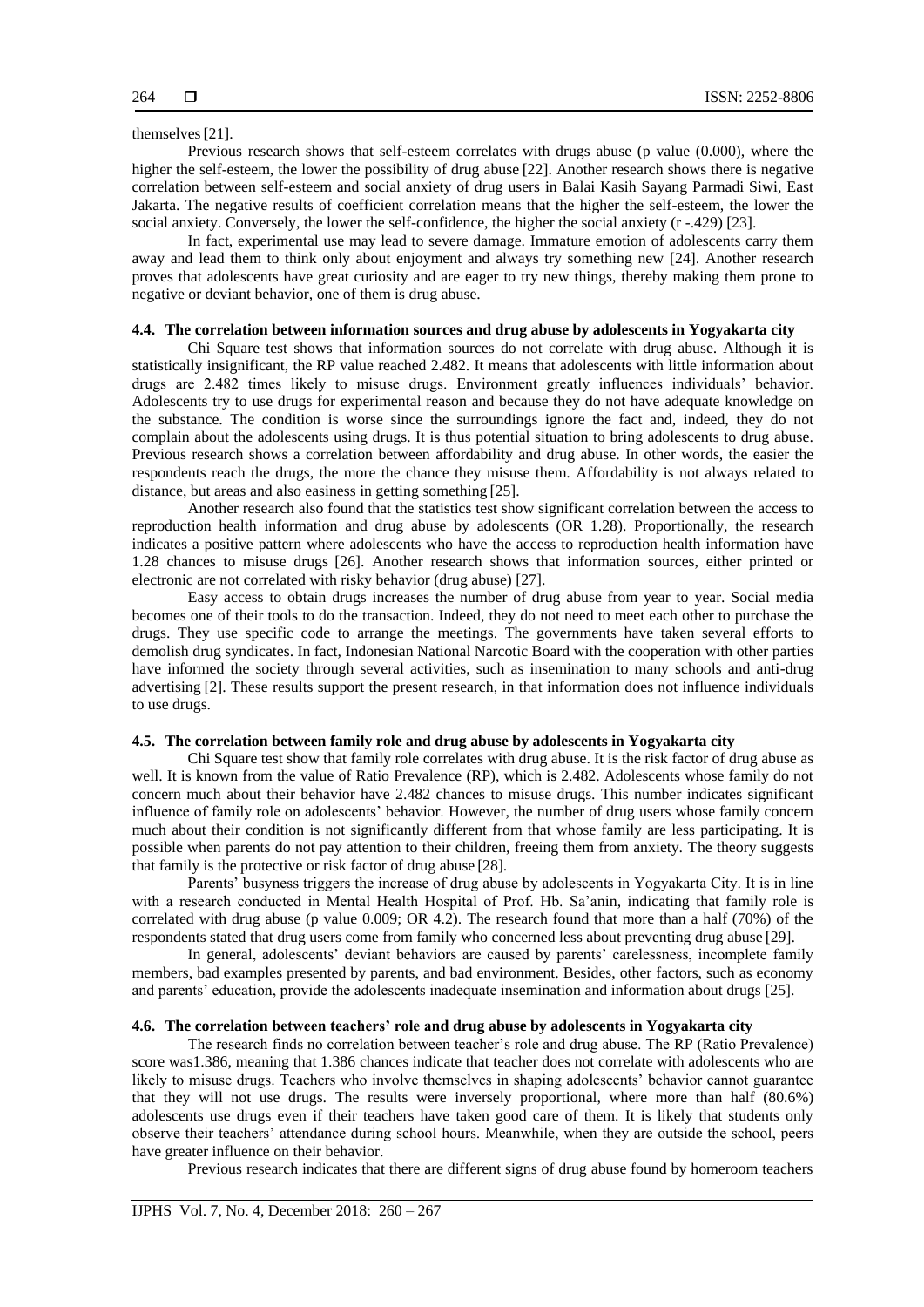and counseling and guidance teachers from six students before and after their treatment. P value was 0.000 and the RATER consistency of the teachers show correlation coefficient of 0.995 [30]. Theoretically, teachers have central roles: planners, caretaker, or learning evaluator. It means that teacher's capability in creating quality learning greatly influences the success of education in general. Learning quality relies much on teachers' capability, particularly in providing effective and efficient learning activities [31].

## **4.7. The correlation between peers' role and drug abuse by adolescents in Yogyakarta city**

Peers' role is correlated with drug abuse, it becomes the risk factor as well. The results is seen from the Ratio Prevalence value, which was 3.587. It means that peers have 3.587 greater influence on drug abuse by adolescents. Labile ways of thinking allows adolescents to follow the trends in the society, particularly their peers.

Peers have greater influence, for adolescents spending more of their time with their peers. Most people offer drugs to their friends: colleagues, friends inside and outside their neighborhood. The higher the attitude and supports of their peers to use drugs, the easier individuals to misuse drugs. Minimum school activities and facilities at school increase students' boredom during school hours and encourage them to skip classes. The condition triggers deviant behaviors; one of them is drug abuse.

The result is in accordance with a research conducted in North Semarang sub-district, showing that peers are correlated with drug abuse (p value=0.000) [25]. Similarly, a research conducted in Prof. Hb. Sa'anin Mental Hospital [9] found that there is a correlation between peers and drug abuse (p value 0.000, OR=9). Another research also shows positive and highly significant correlation between peers interaction within the school and the risk of drug abuse by adolescents (p value= $0.005$ ) [32].

Peers greatly influence the occurrence of drug abuse. Individuals feel anxious when they are rejected by the society. Therefore, they try to get the approval of their groups. Conflict between parents and adolescents are related to loyalty, whether these adolescents are loyal to their parents or loyal to their peers. Adolescents are susceptible to the values of their peers, such as appearance, behavior, and attitude. Not all adolescents has a strong ego and has the willingness to separate themselves from the values/rules/norms of the peer group [32].

# **5. CONCLUSION**

Based on the findings and discussion, it can be concluded that four out of seven independent variables significantly correlated with drug abuse by adolescents in Yogyakarta City. They are attitude, selfconfidence, family role, and peers' role. Knowledge, information sources, and teachers' role are the risk factors of drug abuse by adolescents in Yogyakarta City. However, they are not significant statistically.

## **6. SUGGESTIONS**

Knowledge, attitude, self-confidence, information sources, family role, teacher's role, and peers are the risk factors of drug abuse in Yogyakarta City. Yogyakarta City Education Board needs to include the materials of drugs in the curriculum or school subjects as well as promoting P4GN (*Pencegahan dan Pemberantasan Penyalahgunaan dan Peredaran Gelap Narkoba*-Prevention and Eradication of Drug Abuse and Illegal Distribution). In addition it can provide the advocacy to educational institutions for adolescent counseling programs.

Every school should have PIK (Information and counseling center for creative youth), life skills, and counseling services. Besides, schools need to organize counseling and guidance program for drug-related problems, led by expert, such as doctors, in order to increase the students' awareness of the dangers of drugs. They can also establish a counseling program for parents, particularly about how to build effective communication to their adolescent children.

Building good characters of children can start by maintaining strong personalities, manners, optimism, capability to communicate and interact with children, and spending more times with children while discussing their everyday activities. In addition, parents can improve the children's characters through several aspects, such as social aspects (caring for other beings, respecting the elders, developing discipline attitude and habit, and maintaining good friendship).

Adolescents at risk of abusing drugs are those with low self-esteem, negative attitude, low interaction with the surroundings, less harmonious family, and negative social environment. With these conditions, adolescents need to consult their teachers or Information and Counseling Center for Creative Adolescents at schools. Those who are not at risk should take care of themselves by joining positive activities inside and outside schools to prevent themselves from the dangers of drug abuse.

The next research is expected to expand the risk factors of drug abuse. It may be in terms of social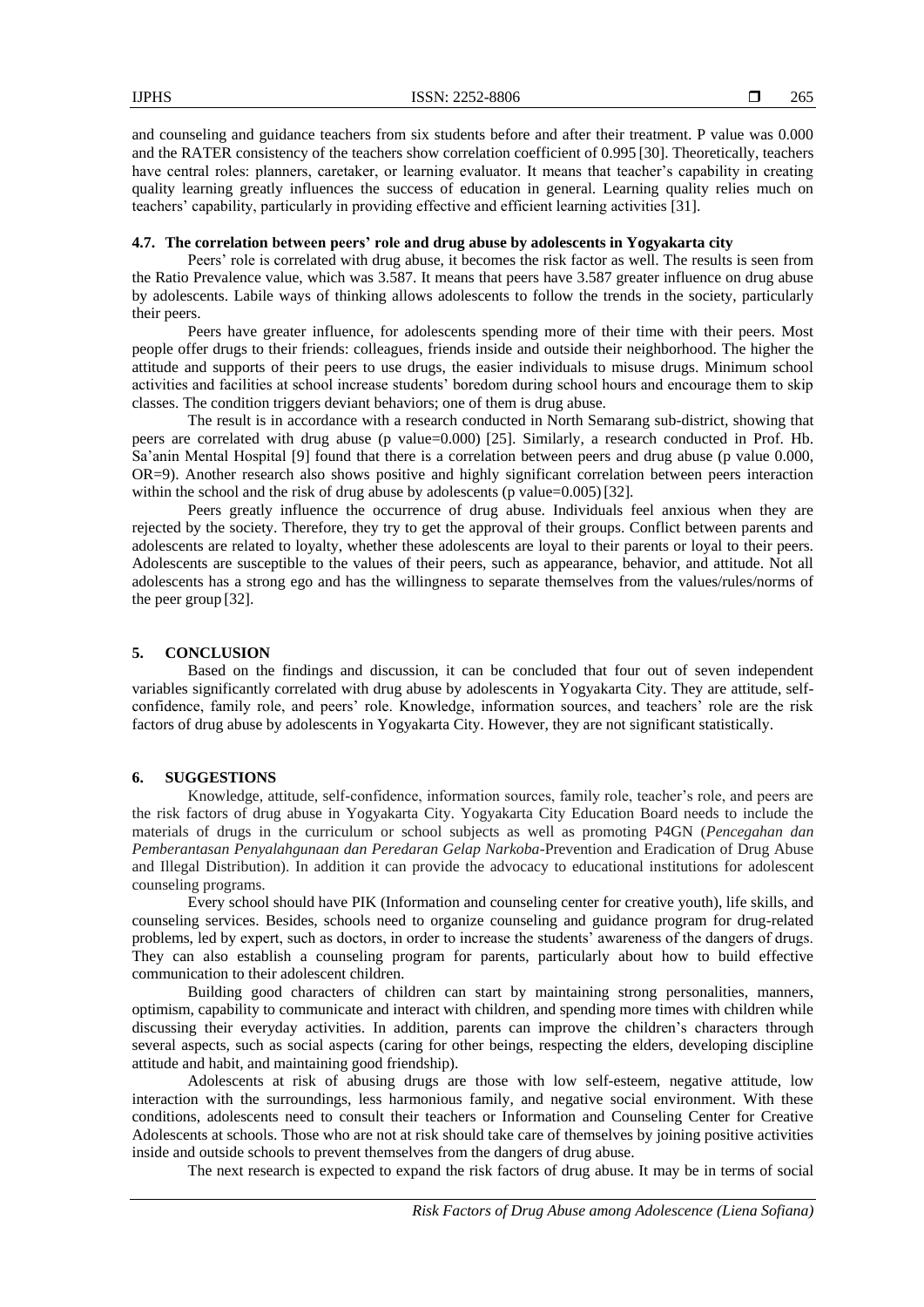aspects, economic status, and social status. In addition, the research can be conducted to different age groups of other cities or regencies in the Special Region of Yogyakarta City as well using different methods, such as qualitative to obtain in-depth information on drug abuse.

### **REFERENSI**

- [1] Azmiyati, S, R., Cahyati, W, H., Handayani, O,W,K. "Overview of Drug Use in Street Children in the City of Semarang," Jurnal Kesmas (*Journal of Public Health)* vol.9 no.2 137-14, 2014.
- [2] National Narcotics Agency Data and Information Center. *Narcotics Abuse Prevalence Survey in Household Groups in 20 Provinces in 2015*. Jakarta: National Narcotics Agency Data and Information Research Center of the Republic of Indonesia, 2016.
- [3] United Nation Office on Drugs and Crime. *World Drug Report 2014*. Excerpted from https://www.unodc.org/documents/wdr2014/World\_Drug\_Report\_2014\_web.pdf. Friday 3 March 2017 at 20.53 WIB in Yogyakarta City, 2014.
- [4] United Nation Office on Drugs and Crime. *World Drug Report 2016*. Excerpted from https://www.unodc.org/doc/wdr2016/WORLD\_DRUG\_REPORT\_2016\_web.pdf. Monday 10 April 2017 at 9.33 in Yogyakarta City, 2016.
- [5] National Narcotics Agency. *2015 National Narcotics Agency Performance Report*. National Narcotics Agency: Jakarta, 2015.
- [6] National Narcotics Agency. *Data on Central Java Provincial Narcotics Crime for 2007-2011*. Excerpted from http://103.3.70.3/portal/index.php/k onten / detail / deputipemberantasan / data-case narcotics / 10247 / data-actdrug administration-province-Central Java-2007-2011. Thursday 2 March 2017 at 23.08 WIB in Yogyakarta City, 2012.
- [7] Ministry of Health of the Republic of Indonesia. *General Description of Drug Abuse in Indonesia.* Data and information Center. Ministry of Health of the Republic of Indonesia: Jakarta, 2014.
- [8] Kusworo, Tanto., Ritohardoyo, Su., Sutomo, Adi Heru. "Relationship between Accesses to Reproductive Health Information with Drug Risk Behavior in Adolescents in Indonesia," *Journal of Gadjah Mada University* Vol. 28, No. 2 p. 179-187, 2014.
- [9] Siregar, M. "Factors Affecting Narcotics Abuse in Adolescents. Descriptive Study at the "Insyaf" Pamardi Putra Social Institution in Medan," *Journal of Community Empowerment*, Vol.3 No.2 May 2004: 100-105, 2004.
- [10] Muslihatun, Wafi Nur., Santi, Mina Yumei. Anticipation of Adolescents against the Dangers of Drug Abuse in the Adolescent Reproductive Health Triad in Sleman*. Journal of Midwifery and Nursing*, Vol. 11, No. 1: 41-50, 2015.
- [11] Afandi, D., Chandra, F., Novitasari, D., Riyanto, I., Kurniawan, L. "Drug Abuse Rate and Risk Factors among High School Students," *Indonesian Medical Magazine* Vol. 59, Number 6 p.266-271, 2009.
- [12] Hidayati, Nurul Aini. The Influence of Parental Education Levels on Adolescent Self Esteem. *Psychology & Humanity Seminar*. ISBN: 978-979-796-324-8, 2015.
- [13] Matwimiyadi. "Relationship between Levels of Education and Employment with Drug Abuse," *Journal of Community Health* Vol. 2, No. 5, p. 211-214, 2014.
- [14] Notoatmodjo, Soekidjo, *Health Behavioral Science*. Rineka Cipta: Jakarta, 2010.
- [15] Dale, Dewinny Septalia. "Relationship between Knowledge of Adolescents with Narcotics Abuse at the Class II B Correctional Institution in Pekanbaru," *Journal of Scientia* Vol. 4 No. 01 pg 391-395, 2016.
- [16] Prisaria, N. "Relation of Knowledge and Social Environment to Drug Abuse Prevention Measures in Students of Jepara 1 High School," *Social Journal* in http://e-journal.undip.ac.id/ accessed on August 16, 2017 in Yogyakarta City, 2013.
- [17] Luis L. and Paul S. "The Influence of Information literacy, Internet Addiction and Parenting Styles on Internet Risks," *Journal New Media and Society* 14th Edition: 117-136, 2012.
- [18] Anja, C. Huizink., Esko Levälahti., Tellervo Korhonen., Danielle M. Dick., Lea Pulkkinen., Richard J. Rose., and Jaakko Kaprio. "Tobacoo, Cannabis and Other Illicit Drug Use among Finish Adolescents Twins: Causal Relationship or Causal Liabilities," *Journal of Studies on Alcohol and Drugs*, Vol. 71: 5-14, 2010.
- [19] Asti, Yeli. "Relationship between Knowledge and Attitudes towards Drug Abuse in the Pontianak City Middle School 4 Students in 2013," *PSPD Student Journal FK Tanjung Tempura*, Vol. 1 No.1, 2014.
- [20] Madania. The Effect of Giving Booklet on Knowledge and Attitudes of Students Regarding Drug Abuse in Public High School 01 Gorontalo City. *Thesis*. Gorontalo State University, 2014.
- [21] Thursan, Hakim. *Overcoming not self confidence*. Puspa Swara: Jakarta, 2002.
- [22] Pradhana, Readen Bagus Hayu Adhi. "Self-Esteem Relation to Narcotics Abuse and Harmful Drugs in Batu Malang Senior High School Students 2," *Indonesian Counseling Journal* vol. 1 No.1, p. 29-35, 2015.
- [23] Nainggolan, Togiaratua. "The Relationship between Self-Confidence and Social Anxiety in Drug Users in the Parmadi Siwi Love Center," *Journal of Socioconsepsia* Vol. 16 No. 02 p. 161-174, 2011.
- [24] Lestari, H., et al., "Youth Risk Behavior in Indonesia according to the Adolescent Reproductive Health Survey in Indonesia (SKRRI) in 2007," *Reproductive Health Journal* Vol. 1 No. 3. August 2011: 136- 144, 2011.
- [25] Maharti, Vikiat Ika. "Factors Associated with Narcotics Abuse Behavior in Teens Aged 15-19 Years in North Semarang Subdistrict, Semarang City," *Public health journal* vol. 3, No. 3 p. 945-953, 2015.